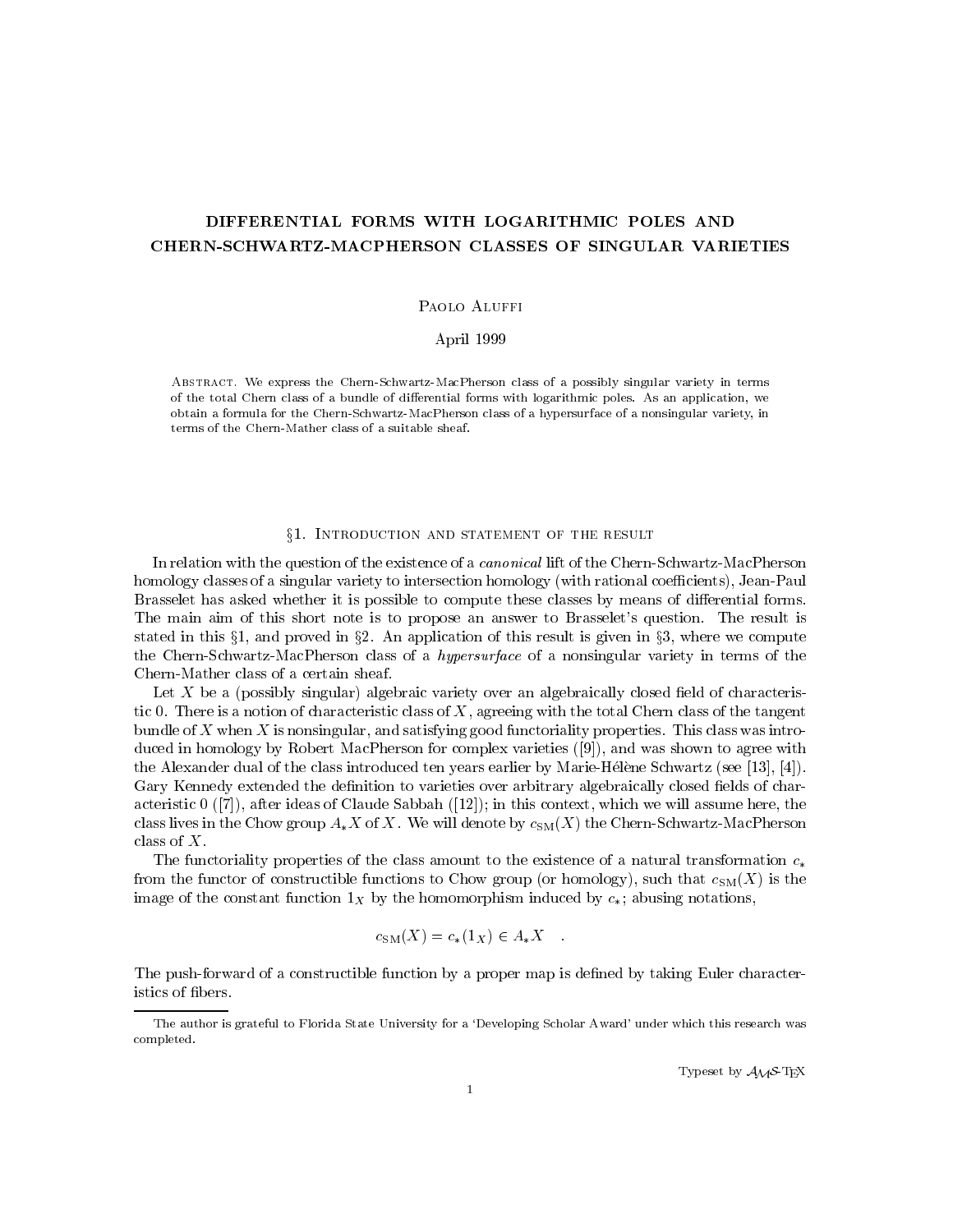### 2 PAOLO ALUFFI

Now assume that X is embedded as a closed subvariety of a nonsingular variety M, by  $i: X \to M$ . We are interested in the image  $i_{*}c_{SM}(X)$  of the Chern-Schwartz-MacPherson class of X in  $A_{*}M$ . Also, recall that if  $X'$  is a (reduced) divisor with smooth components and normal crossings in a honsingular variety  $M$  we have a sheaf  $\imath_{\widetilde{M}}$ (log  $X$  ) of *algerential forms with logarithmic poles along* X'. This is a locally free sheaf, of rank equal to the dimension of  $\widetilde{M}$ . The main result of this note is the following:

**Theorem 1.** Let  $i : X \to M$  be as above. Let  $\pi : \widetilde{M} \to M$  be a proper birational map, with  $\widetilde{M}$  a nonsingular variety, such that  $X^0 = (\pi^{-1}(X))_{\text{red}}$  is a aivisor with smooth components and normal crossings in  $M$ , and  $\pi|_{\widetilde{M}-X'}$  is an isomorphism. Then

$$
i_*c_{\text{SM}}(X) = c(TM) \cap [M] - \pi_* \left( c(\Omega_{\widetilde{M}}^1 (\log X')^{\vee}) \cap [\widetilde{M}] \right) \in A_*M \quad .
$$

The proof of this result is given in the next section. We remark that embedded resolution of singularities in characteristic  $\theta$  guarantees that a variety M as specified in the statement of the theorem always exists.

I would like to thank Jean-Paul Brasselet for organizing the very pleasant Groupe de travail \Classes de Milnor" at the CIRM in February 1999, and for much needed help. Thanks are also due to Roberto Silvotti, for remarks which led me to the results in this paper.

# §2. PROOF OF THEOREM 1

We first note (cf. for example [15], §3) that there is an exact sequence of sheaves on  $\widetilde{M}$ :

$$
0 \to \Omega^1_{\widetilde{M}} \to \Omega^1_{\widetilde{M}}(\log X') \to \oplus \mathcal{O}_{X_i} \to 0
$$

where  $X_i$ ,  $1 = 1, \ldots, r$  are the components of  $X$ , and the map  $\mathcal{M}_{\widetilde{M}}(log X) \to \oplus \mathcal{O}_{X_i}$  is defined by taking residues. Therefore

$$
c(\Omega_{\widetilde{M}}^1(\log X')) = c(\Omega_{\widetilde{M}}^1) \cdot \prod c(\mathcal{O}_{X_i}) = \frac{c(\Omega_{\widetilde{M}}^1)}{(1 - X_1) \cdots (1 - X_r)}
$$
  
and hence 
$$
c(\Omega_{\widetilde{M}}^1(\log X')^{\vee}) = \frac{c(T\widetilde{M})}{(1 + X_1) \cdots (1 + X_r)}
$$

Next, denote by *j* the inclusion  $X' \subset \widetilde{M}$ ; then we claim that

$$
j_*c_{\text{SM}}(X') = c(T\widetilde{M})\left(1 - \frac{1}{(1+X_1)\cdots(1+X_r)}\right) \cap [\widetilde{M}] \quad .
$$

To see this, one may argue by induction on the number  $r$  of components of the divisor with normal crossings  $X'$ : for  $r = 1$ ,

$$
c(T\widetilde{M})\left(1-\frac{1}{(1+X_1)}\right)\cap[\widetilde{M}]=j_*\frac{c(T\widetilde{M})}{(1+X_1)}\cap[X_1]=j_*c(TX_1)\cap[X_1]=j_*c_{\text{SM}}(X_1);
$$

and the equality for general  $r$  follows since both sides satisfy 'inclusion-exclusion'.

Combining the two ingredients shows that

$$
c(\Omega_{\widetilde{M}}^1(\log X')^{\vee}) \cap [\widetilde{M}] = c(T\widetilde{M}) \cap [\widetilde{M}] - j_*c_{\text{SM}}(X') = c_*(1_{\widetilde{M}-X'})
$$

Now applying the functoriality of MacPherson's classes yields the statement of the theorem:

$$
\pi_*\left(c(\Omega_{\widetilde{M}}^1(\log X')^\vee) \cap [\widetilde{M}]\right) = \pi_*c_*(1_{\widetilde{M}-X'}) = c_*\pi_*(1_{\widetilde{M}-X'}) = c_*(1_{M}-X)
$$

$$
= c(TM) \cap [M] - i_*c_{SM}(X)
$$

as needed.  $\square$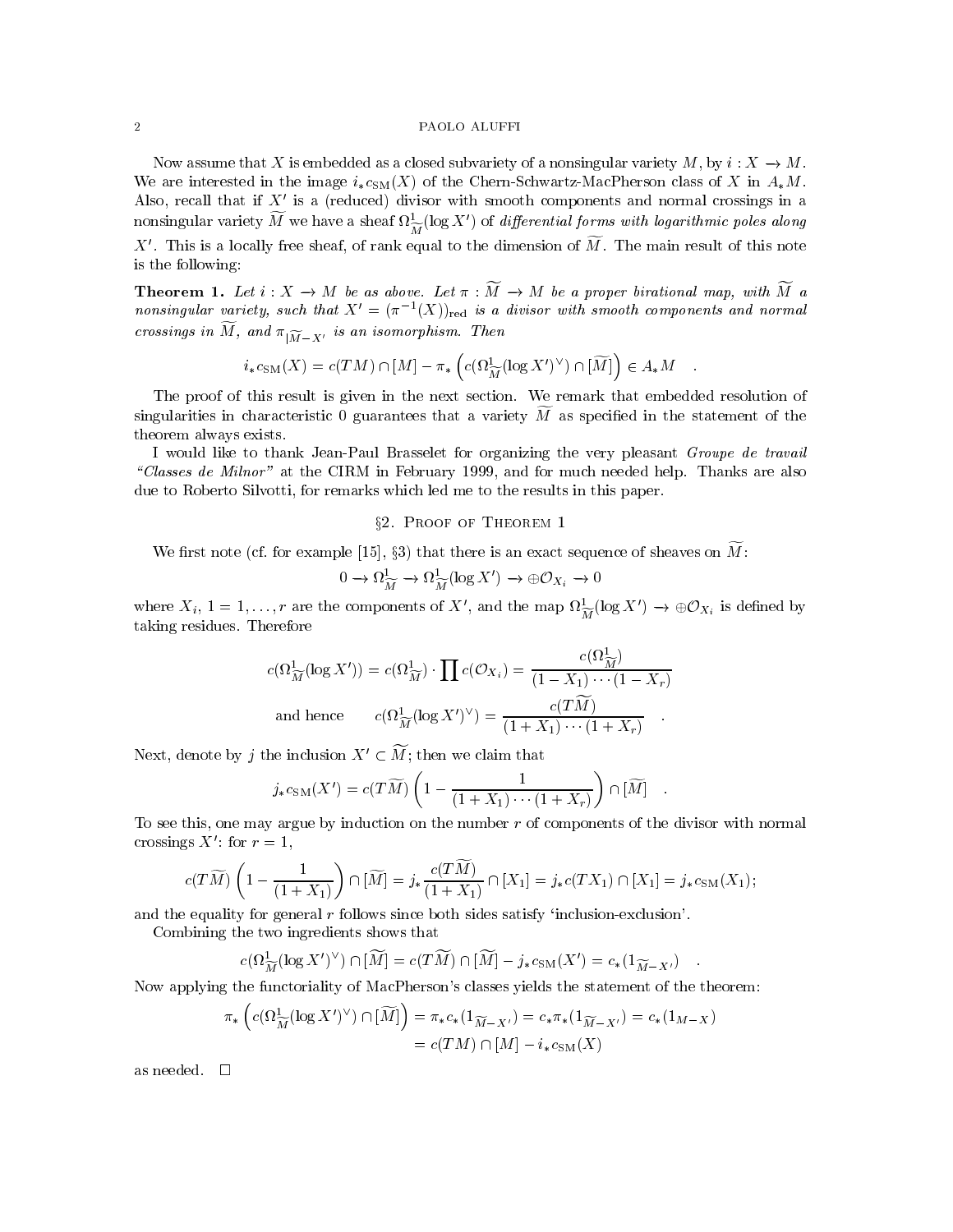### §3. VARIATIONS ON THE THEME

If X is a hypersurface in M, the theorem in  $\S1$  can be used to obtain an alternative description of the Chern-Schwartz-MacPherson class of X. For this, denote by  $\mathcal L$  the line bundle  $\mathcal O(X)$  on M. A section s of L defining X determines a section  $\mathcal{O} \to \mathcal{P}_M^+ \mathcal{L}$  of the bundle of principal parts of L (a very accessible reference for principal parts is Appendix A in  $\mathcal{A}$ cokernel of this section after tensoring by the dual line bundle  $L^+$ , so that

$$
(*)\qquad \qquad 0 \to \mathcal{L}^{\vee} \to \mathcal{L}^{\vee} \otimes \mathcal{P}_M^1 \mathcal{L} \to \overline{\Omega}_X \to 0
$$

is an exact sequence of sheaf on M, of  $\lambda$  is a coherent sheaf on  $\alpha$  is the dimension  $\alpha$  and  $\alpha$ of M.

 $R$ emark. Note that  $\Lambda$  is nonsingular precisely when (\*) is an exact sequence of vector bundles, and  $X$  is locally free in that case; and case; and case; and case; and case; and case; and case; and case; and case; and case; and case; and case; and case; and case; and case; and case; and case; and case; and case; and cas

$$
c(\overline{\Omega}_X) \cap [X] = c(T^*X) \cap [X] \quad \text{if } X \text{ is nonsingular, since}
$$
\n
$$
c(\overline{\Omega}_X) = \frac{c(T^*M \otimes \mathcal{L} \otimes \mathcal{L}^{\vee})c(\mathcal{L} \otimes \mathcal{L}^{\vee})}{c(\mathcal{L}^{\vee})} = \frac{c(T^*M)}{1-X} \quad .
$$

As a consequence  $(if X is nonsingular)$ 

$$
i_*c(TX) \cap [X] = c(TM) \cap \frac{[X]}{1+X} = c(TM) \left(1 - \frac{1}{1+X}\right) \cap [M]
$$

$$
= c(TM) \cap [M] - (c(\overline{\Omega}_X) \cap [M])^{\vee}
$$

where, for a class  $\alpha \in A_k M$ ,  $\alpha^{\vee}$  denotes  $(-1)^{\dim M-k}\alpha$ . Theorem 2 will generalize this formula to the case in which  $X$  is singular.

If is not depend the sheaf  $\mathcal{N}$  is not locally free. Then are an arbitrary coherent sheaf  $\mathcal{N}$  there is is a notion of *Chern-Mather* class, which we denote  $c_{\text{Ma}}(\mathcal{F})$ , agreeing with the (homology) Chern class for locally free sheaves. This notion stems from work of Marie-Helene Schwartz [14], and is discussed in detail in Michał Kwieciński's thesis ([8]). It can be viewed as the result of performing for arbitrary coherent sheaves the operation described for the cotangent sheaf  $\imath \chi$  of  $\Lambda$  in Example 4.2.9. (a) of [6]. In particular,  $c_{\text{Ma}}(M_X)$  – recovers the ordinary Chern-Mather class of  $X$ , defined in [9].

Theorem 1 allows us to extend the formula given in the remark to the case when  $X$  is a singular hypersurface, by using this notion of Chern-Mather class. The precise statement is the following:

**Theorem 2.** Let X be a hypersurface in a nonsingular variety  $M$ , and let i denote the inclusion  $X \hookrightarrow M$ . Then, with notations as above:

$$
i_*c_{\text{SM}}(X) = c(TM) \cap [M] - c_{\text{Ma}}(\overline{\Omega}_X)^{\vee}
$$

Proof. By Theorem 1, and with the notations used there, we only need to prove that

$$
c_{\rm Ma}(\overline{\Omega}_X)=\pi_*\left(c(\Omega_{\widetilde{M}}^1(\log X'))\cap[\widetilde{M}]\right)
$$

where  $\pi : \widetilde{M} \to M$  is a proper birational map such that  $\pi^{-1}X$  is a divisor with smooth (possibly multiple) components and normal crossings, and  $X' = (\pi^{-1}X)_{\text{red}}$ . We may in fact assume that,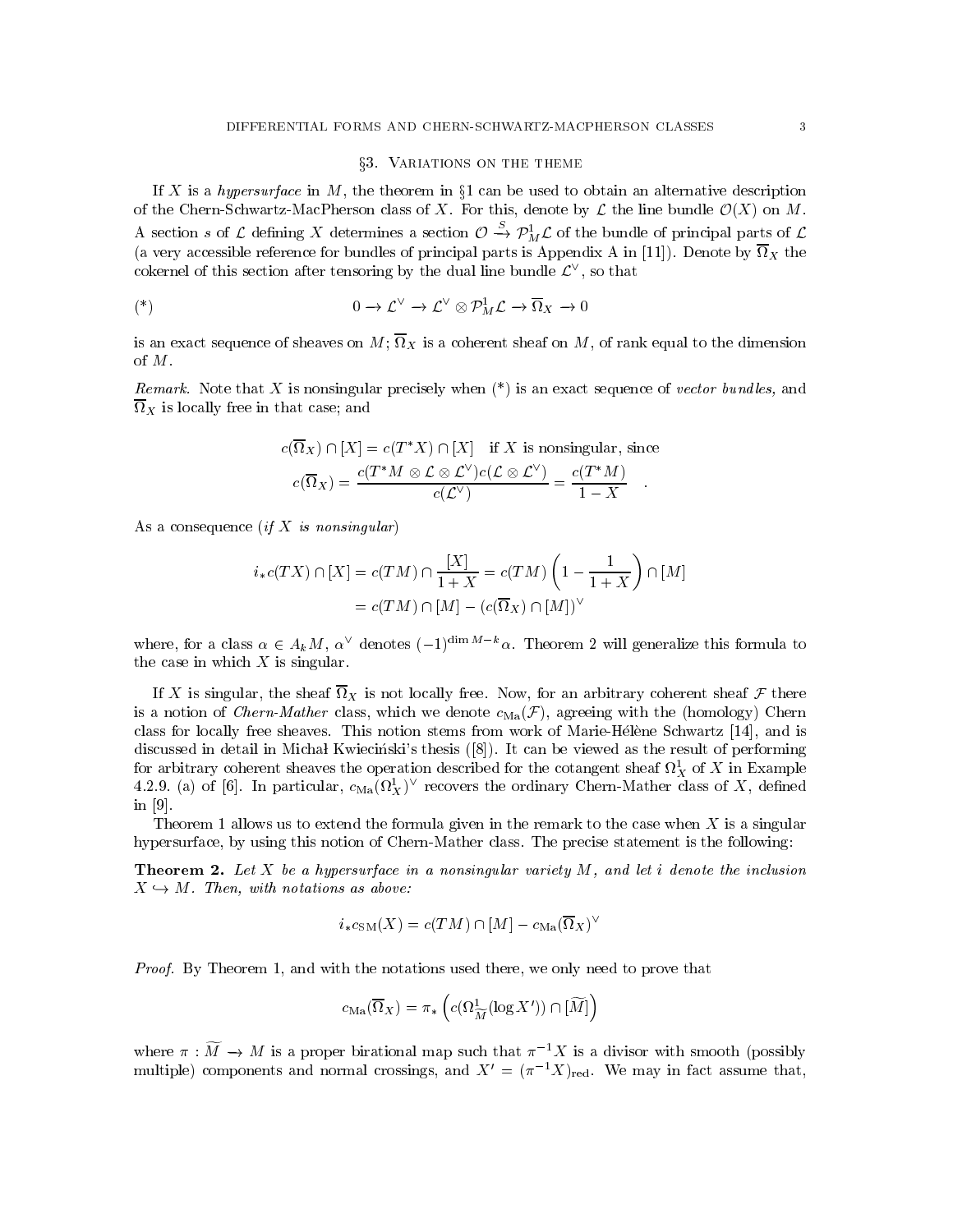### 4 PAOLO ALUFFI

further, the singularity subscheme Y of X (locally defined by the partials of a section defining  $X$ ) pulls back in  $\widetilde{M}$  to a Cartier divisor  $Y' = \pi^{-1}Y$ .

Observe that Y is precisely the zero-scheme of the section  $S: \mathcal{O} \to \mathcal{P}_{M}^{\times} \mathcal{L}$  induced by the section of L defining  $\Lambda$ ; therefore, S induces an embedding *of vector vanues*  $0 \to C(Y) \to \pi P_M L$ . It follows that we have a surjection of sheaves of the same rank:

$$
\pi^*\overline{\Omega}_X \to \frac{\mathcal{L}^{\vee} \otimes \pi^* \mathcal{P}_M^1 \mathcal{L}}{\mathcal{L}^{\vee} \otimes \mathcal{O}(Y')} \to 0 \quad ,
$$

and as the target is locally free we have

$$
c_{\rm Ma}(\overline{\Omega}_X) = \pi_* c \left( \frac{\mathcal{L}^{\vee} \otimes \pi^* \mathcal{P}_M^1 \mathcal{L}}{\mathcal{L}^{\vee} \otimes \mathcal{O}(Y')} \cap [\widetilde{M}] \right) \quad .
$$

Our main tool now is a morphism of locally-free sheaves on  $\widetilde{M}$ :

$$
\mathcal{L}^{\vee} \otimes \pi^* \mathcal{P}_M^1 \mathcal{L} \to \Omega^1_{\widetilde{M}}(\log X') \quad .
$$

To define this morphism on (local) sections, assume U is an open subset of  $\widetilde{M}$  such that X' has equation  $u_1 \cdots u_r = 0$  for local parameters  $u_1, \cdots, u_n$  in  $U$ ; then  $\pi^{-1}X$  has ideal  $(u_1^{n_1} \cdots u_n^{n_n})$  for suitable integers  $m_i \geq 0$ , with  $m_i = 0$  for  $i > r$ . Sections of  $\iota \widetilde{M}$  (log  $\Lambda$  ) over U can be written

$$
\alpha_1 \frac{du_1}{u_1} + \dots + \alpha_r \frac{du_r}{u_r} + \alpha_{r+1} du_{r+1} + \dots + \alpha_n du_n \quad ,
$$

and we can describe sections of  $L \otimes \pi$   $P_M L$  over U by  $(j; j_1 a u_1 + \cdots + j_n a u_n)$ . we define a map  $(L^{\dagger} \otimes \pi \nrightarrow_{\tilde{M}} L)(U) \rightarrow \Omega_{\tilde{M}}^{\dagger}(\log \Lambda^{\dagger})(U)$  by

$$
(f; f_1 du_1 + \cdots + f_n du_n) \mapsto \sum (f_i u_i - m_i f) \frac{du_i}{u_i} .
$$

In order to see that this local description patches up to a global morphism of sheaves, observe that it is induced by a morphism defined at the level of meromorphic sections between

$$
\mathcal{L}^{\vee} \stackrel{L}{\otimes} \mathcal{P}_M^1 \mathcal{L} \quad \text{and} \quad \mathcal{P}_M^1 \mathcal{L} \stackrel{R}{\otimes} \mathcal{L}^{\vee} \cong \mathcal{P}_M^1 \mathcal{O}_M \quad :
$$

here the first tensor is computed (as above) using the usual  $\mathcal{O}_M\text{-}\text{modune}$  structure of  $\mathcal{P}^*_M\mathcal{L};$  the second is obtained according to the other  $\mathcal{O}_M$ -module structure, cf. [11], §A.5. The isomorphism with  $\ell_{M}^{*}$   $\cup_{M}$  is [5], 16.7.2.1. One defines a morphism between meromorphic sections of the two tensors in the most natural way that involves the section s of  $\mathcal L$  defining X, that is:

$$
u \overset{L}{\otimes} g \mapsto (su) g \overset{R}{\otimes} \frac{1}{s} \quad.
$$

Pulling back to  $\widetilde{M}$ , one checks that this morphism is given on a trivializing open set by the local description given above, and in particular that the image of a holomorphic section is a section of  $M_{\widetilde{M}}^-(\log X)$ . Also, it is easy to check that the subbundle  $L^+\otimes \mathcal{O}(Y^-)$  or  $L^+\otimes \pi^ \mathcal{P}_{M}^+L$  is in the kernel of this morphism. So we obtain a morphism of vector bundles

$$
\frac{\mathcal{L}^{\vee} \otimes \pi^* \mathcal{P}_M^1 \mathcal{L}}{\mathcal{L}^{\vee} \otimes \mathcal{O}(Y')} \to \Omega^1_{\widetilde{M}}(\log X') .
$$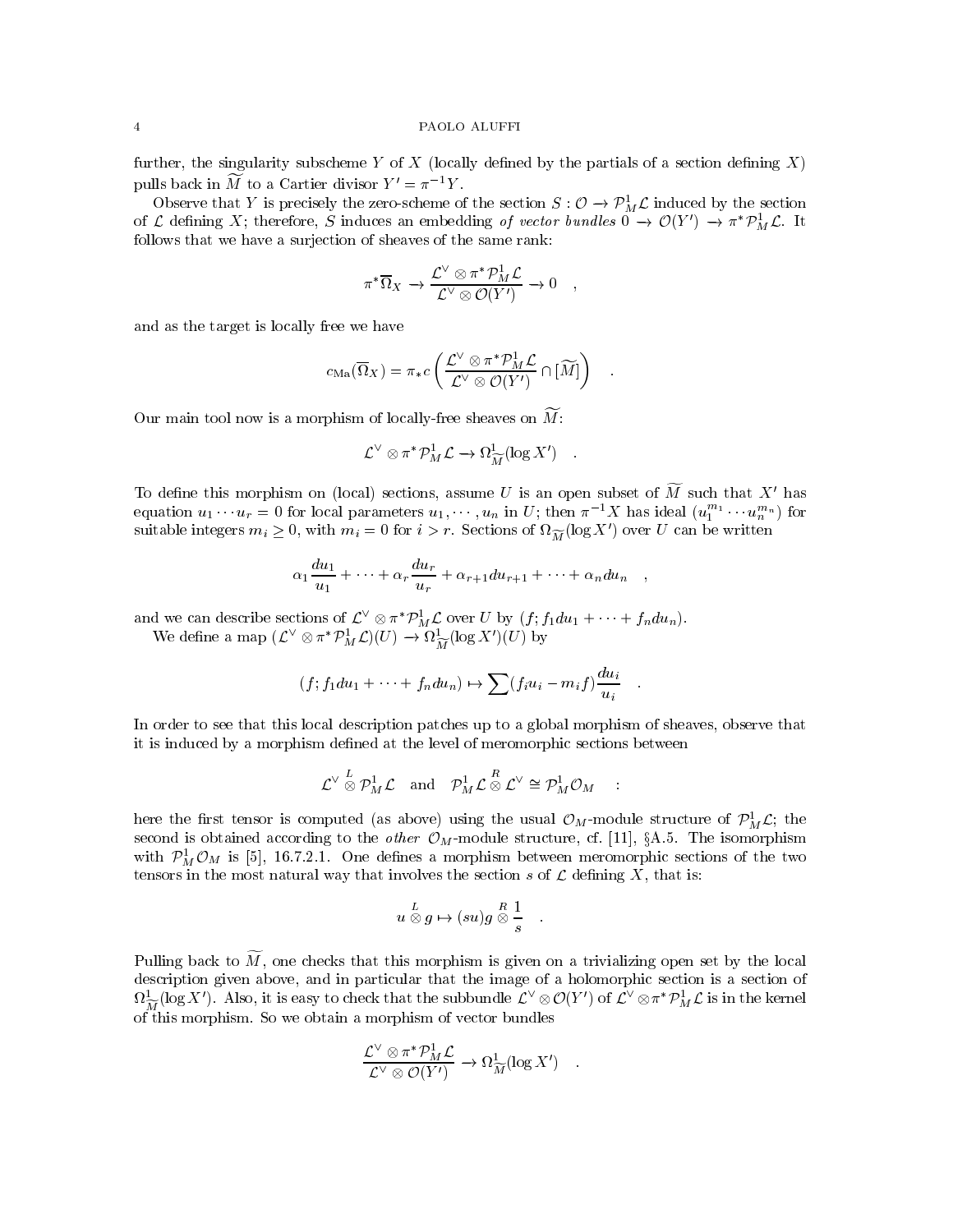This morphism has maximal rank ( $= \dim M$ ) off Y'. The difference

$$
\left(c\left(\frac{\mathcal{L}^{\vee}\otimes\pi^*\mathcal{P}^1_M\mathcal{L}}{\mathcal{L}^{\vee}\otimes\mathcal{O}(Y')}\right)-c(\Omega_{\widetilde{M}}^1(\log X'))\right)\cap[\widetilde{M}]
$$

can be evaluated by means of the *graph construction*—see for example [6], Example 18.1.6. The details of the construction needed here are similar to those given in [9], p. 429. Applying the graph construction shows that the push-forward of the difference to M by  $\pi_*$  vanishes, so

$$
c_{\mathrm{Ma}}(\overline{\Omega}_{X})=\pi_*\left(c\left(\frac{\mathcal{L}^{\vee}\otimes\pi^*\mathcal{P}^1_M\mathcal{L}}{\mathcal{L}^{\vee}\otimes\mathcal{O}(Y')}\right)\cap [\widetilde{M}]\right)=\pi_*\left(c(\Omega_{\widetilde{M}}^1(\log X'))\cap [\widetilde{M}]\right)
$$

Alternative proofs of the formula given in Theorem 2 can be derived from recent results on Chern-Schwartz-MacPherson classes of hypersurfaces. In fact, Theorem 2 is equivalent to a weak (that is, after push-forward to the ambient variety) version of the main result in [1], of which it provides a considerably more streamlined proof. More specically, the reader should have no difficulties obtaining the (weak form of the) formula in Theorem I.3 in [1] from the statement of Theorem 2. A different proof of the same formula in  $[1]$  can also be found in  $\S 3$  of  $[10]$ .

The reader is addressed to [1], [10], and [3], for recent work on the Chern-Schwartz-MacPherson class of a hypersurface (and, in [3], the more general case of a complete intersection). These references deal primarily with measuring the difference between the Chern-Schwartz-MacPherson class and other `canonical' classes such as Fulton's class and Fulton-Johnson's class (cf. [6], Example 4.2.6).  $\Lambda$  sheaf is the sheaf of study suited to study such dierences: by Theorem 2, its Chern-Mathemather  $\mu$ class relates to the Chern-Schwartz-MacPherson class of X; while its ordinary Chern class recovers Fulton's class  $c_F(X)$  (that is, the class of the virtual tangent bundle of X):

$$
c(\overline{\Omega}_X) \cap [X] = \frac{c(\mathcal{L}^{\vee} \otimes \mathcal{P}_M^1 \mathcal{L})}{c(\mathcal{L}^{\vee})} \cap [X] = \frac{c(T^*M)}{c(\mathcal{L}^{\vee})} \cap [X] = c_F(X)^{\vee} \quad .
$$

As a final remark we also note that as, according to Theorem 2,  $c(I \, M) \sqcup |M| = c_{\text{Ma}}(M \chi)$ computes the Chern-Schwartz-MacPherson class of  $X$ , it is not hard to see that

$$
c(TM)\cap [M]-c(\mathcal{O}(X))\cap c_{\rm Ma}(\overline{\Omega}_X)^\vee
$$

computes (up to sign and pushing forward to the ambient variety  $M$ ) the weighted Chern-Mather class of the singularity scheme Y of X (cf. [2]). The details are left to the interested reader.

# **REFERENCES**

- $[1]$  P. Aluffi, *Chern classes for singular hypersurfaces*, Trans. Amer. Math. Soc. **351** (1999), 3989-4026.
- [2] P. Aluffi, Weighted Chern-Mather classes and Milnor classes of hypersurfaces, Singularities-Sapporo 1998, Adv. Stud. Pure Math., 29, 2000, pp. 1-20.
- [3] J.-P. Brasselet, D. Lehmann, J. Seade, T. Suwa, Milnor classes of local complete intersections, Preprint (1998).
- [4] J.-P. Brasselet, M.-H. Schwartz, Sur les classes de Chern d'un ensemble analytique complexe, Astérisque 82-83  $(1981), 93-147.$
- [5] A. Grothendieck, J.A. Dieudonné, Éléments de Géométrie Algébrique, Publ. Math. IHES 32 (1967).
- [6] W. Fulton, Intersection Theory, Springer Verlag, 1984.
- [7] G. Kennedy, MacPherson's Chern classes of singular algebraic varieties, Comm. in Alg. 18(9) (1990), 2821-2839.
- [8] M. Kwiecinski, Sur le transformé de Nash et la construction du graphe de MacPherson, Thèse, Doctorat de l'Universite de Provence (Aix-Marseille I) (1994).
- [9] R. MacPherson, *Chern classes for singular algebraic varieties*, Annals of Math.  $100$  (1974),  $423-432$ .